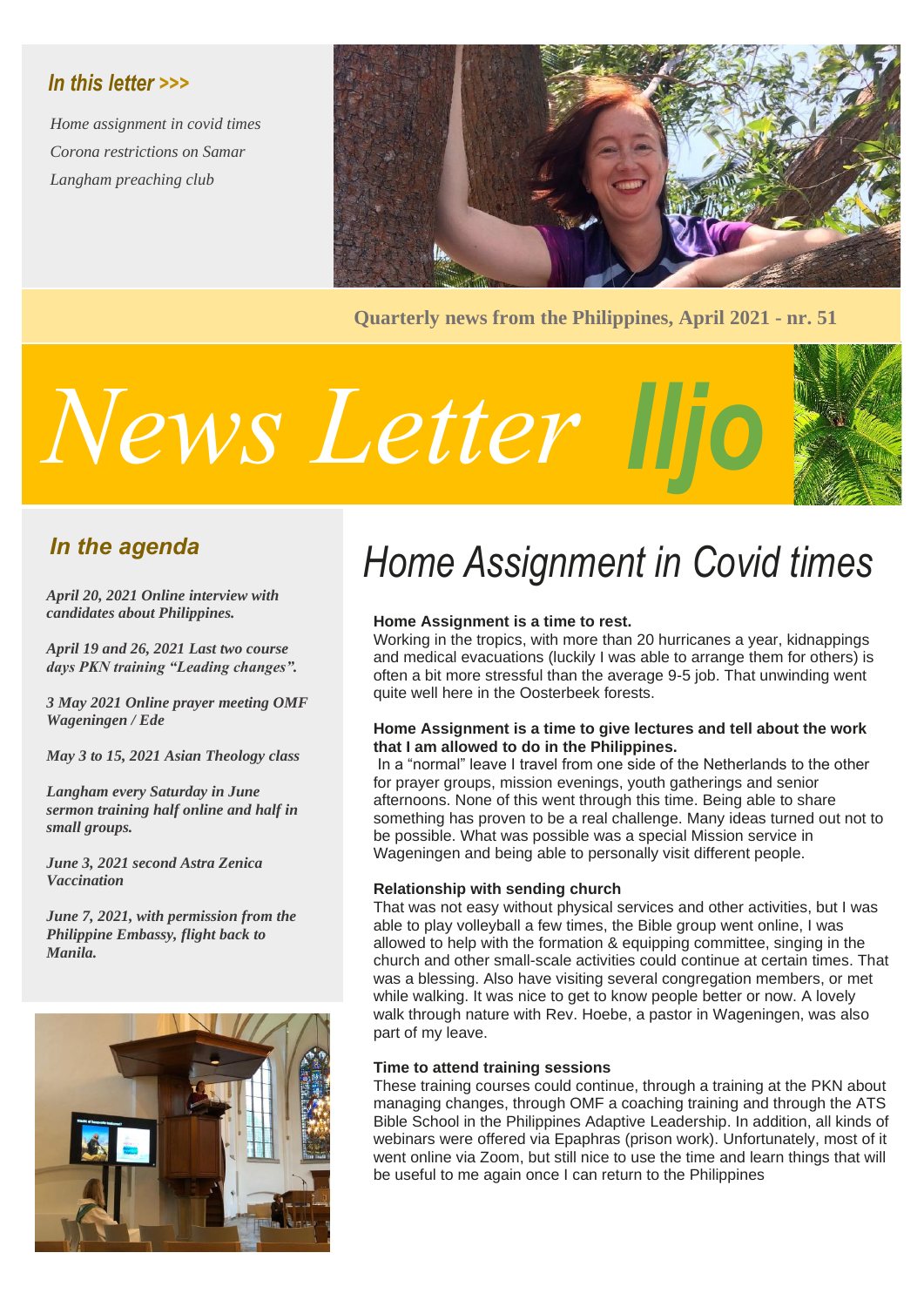#### **Medical**

Medical care in the Philippines has improved considerably, but not everything is of the Dutch quality. Since I have been here longer, I had a minor operation through an ENT doctor, which should help reduce colds and bronchitis, which will also benefit my asthma. The first check after the operation was that it was recovering well. Hopefully the last check next month. My lung capacity was good, for an asthma patient, so that was good to know.

I also got an inflammation under the root of my molar, which could be operated under very hygienic conditions. Unfortunately, the operation was not successful and the tooth has to be removed this month.

I have now received my first vaccination. Now I have to wait for the second one and then I can plan my flight back.

#### **Maintaining relationships in the Philippines**

I may be physically in the Netherlands, but friendships continue of course. Especially in this time of pandemic. So many people who got sick. I keep in touch with them via Facebook Messenger. I was even able to experience a vigil online.



### *Praise*

- Thanks for receiving my first vaccination.
- Thanks for spending time with family, friends and congregation.
- Thanks for online training courses and webinars.
- Thanks for the temporary car when mine broke down.

# *Prayer*

- Preparations for the Langham online training.
- Dealing with grief in the many families where people have died due to COVID or other reasons. All intensive care beds are currently occupied again!
- Reopening of the borders in the Philippines after the stop until the end of April. Safe return flight after second vaccination



#### **Online training**

The pandemic made it special that national borders were suddenly less important. With Langham preaching ladies, we meet monthly. The ladies in South America get up in the morning at 5:00 am and the ladies in New Zealand are still awake at 2:00 am! Furthermore, we are in the process of setting up a Langham sermon training New Testament online and a Theological Distance Education training for all of Asia has just been completed. Below a small photo impression of the preparatory work.